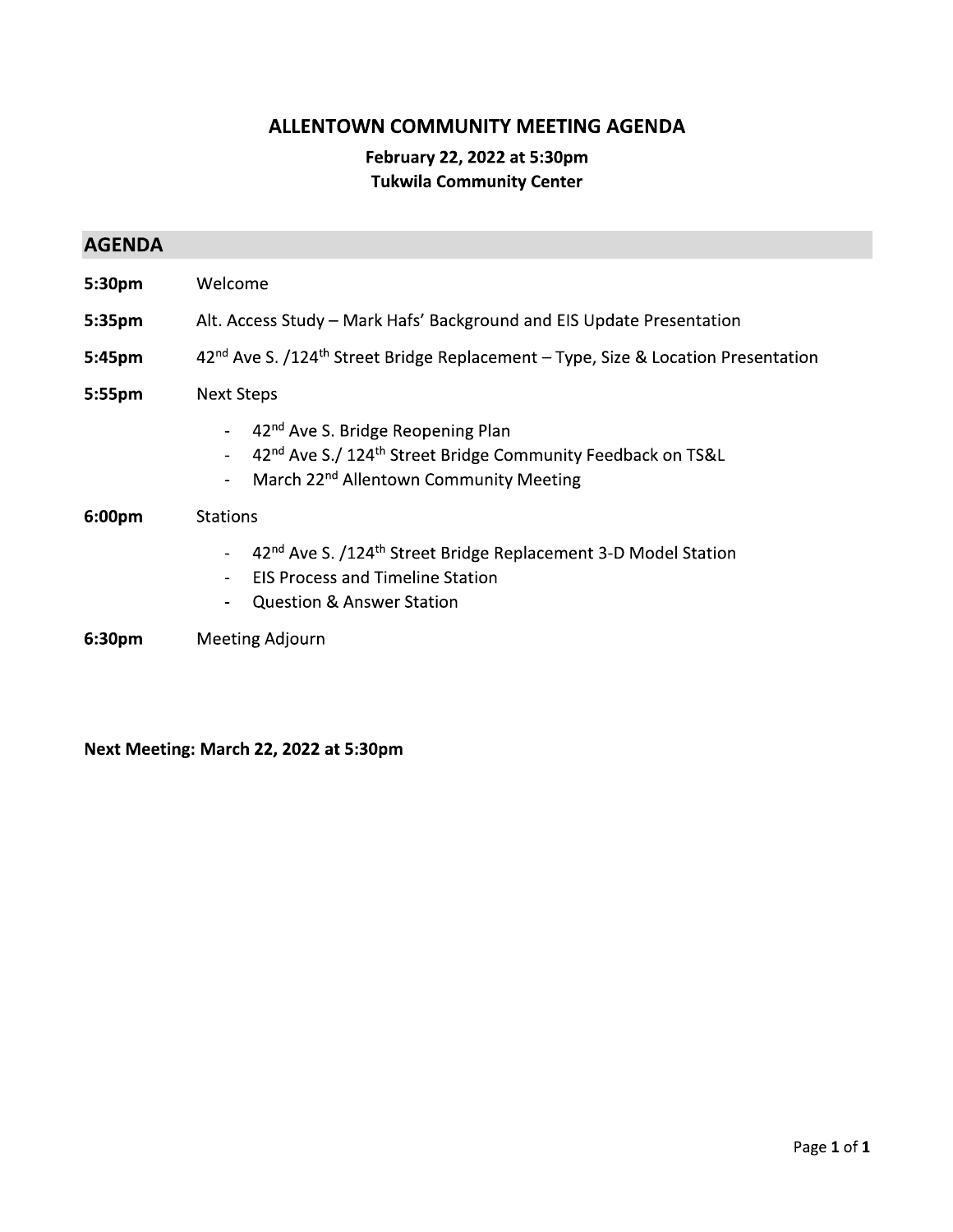# **Allentown Monthly Community Meetings**

### Shared Goals

- Work together to get the trucks out of the Allentown neighborhood
- Neighborhood receives timely, relevant information on the alternative access project
- Community members understand the process, next steps and timeline
- City is transparent throughout process
- Neighborhood has a regular opportunity to directly speak with City staff on the project; provide timely, relevant feedback
- Continue to forge relationships between community members and City staff to incorporate neighborhood feedback and understand neighborhood expectations
- Opportunity to provide information to neighborhood on other projects affecting Allentown

## **Guiding Principles**

- Assume others are acting with good intent
- Be honest and transparent, but kind; empathize with others
- Step up and step back, depending on personality type
- Remain open-minded
- Respect differing views
- Learn from each other
- Think about who's not at the table
- Promote a culture of participation
- Once a decision is made, work towards shared goals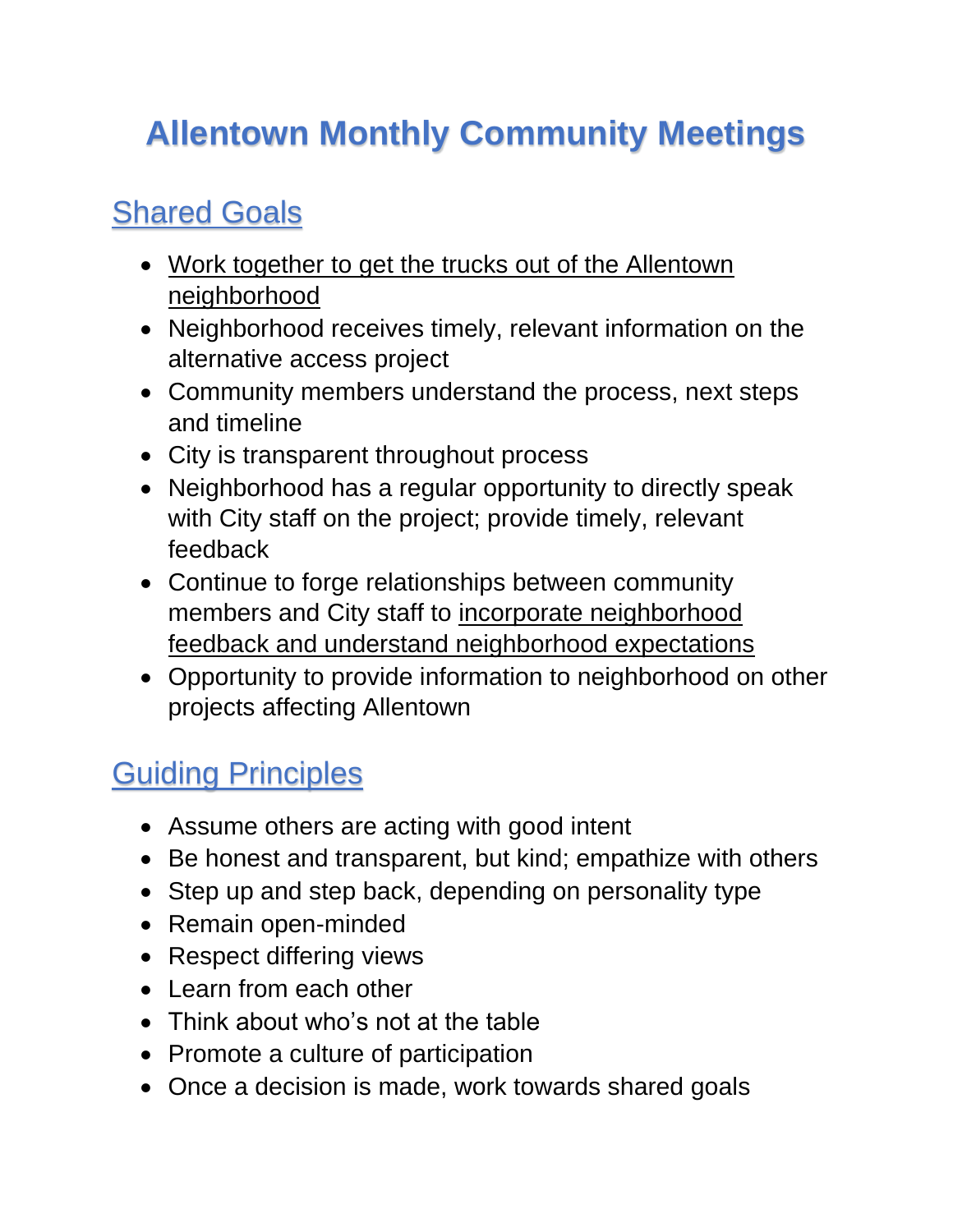### Environmental Impact Statements (EIS)

Provides decision-makers and the public with a clear and accurate understanding of the project.

- States the purpose and need of the project.
- Describes the existing conditions of the environment in Allentown.
- Proposes and describes design alternatives for the project.
- Identifies potential effects the alternatives could have on the project area.
- Identifies ways that potential effects from alternatives could be avoided, minimized, or repaired.
- Provides an impartial discussion of potential environmental effects of proposed project alternatives.

### EIS Process Includes

- "Scoping" input from public, tribal governments, and other local, state and federal agencies on alternatives, and their potential related impacts and mitigation measures.
- Preparing the draft EIS analysis of probable impacts of the project and potential mitigation measures.
- Submitting Draft EIS which will identify a preferred alternative.
- Commenting on Draft EIS by the public, tribal governments, and other local, state, and federal agencies. Includes reviewing and responding to all public comments received.
- Submitting Final EIS.
- Public comment on Final EIS.
- Final review and approval by City of Tukwila.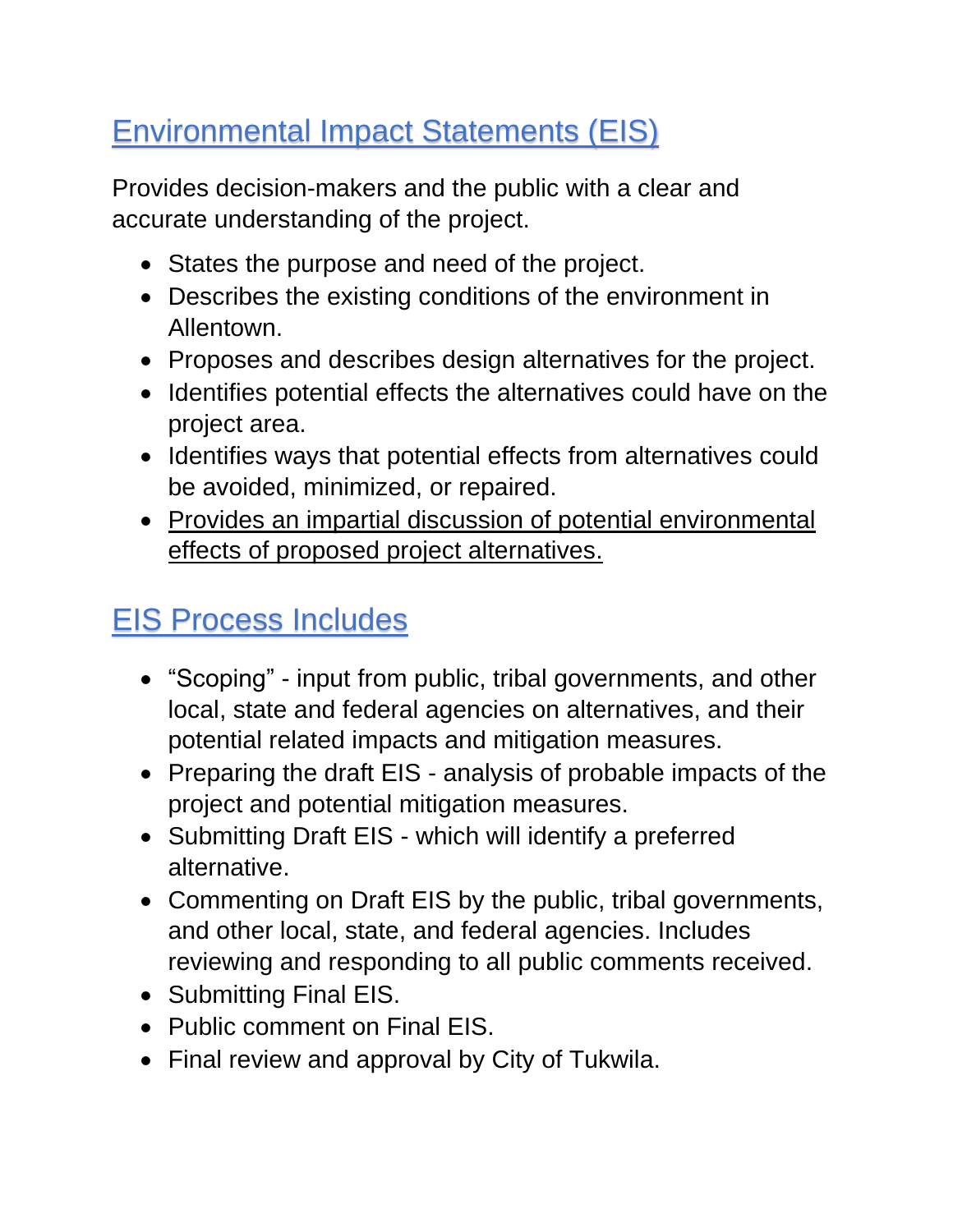### EIS Timeline

### **2022**

#### **End of 1st Quarter**

- Issue request for qualifications for an EIS consultant team.
- Select consultant team.
- City staff interviews, scores, and selects the consultant team and recommends the consultant contract be signed by the City Council.
- City Council reviews and approves consultant team contract.

#### **2nd Quarter**

• Begin work on Draft EIS.

#### **2023**

#### **4th Quarter**

- Complete work on Final EIS.
- Final review and approval of EIS by City of Tukwila.